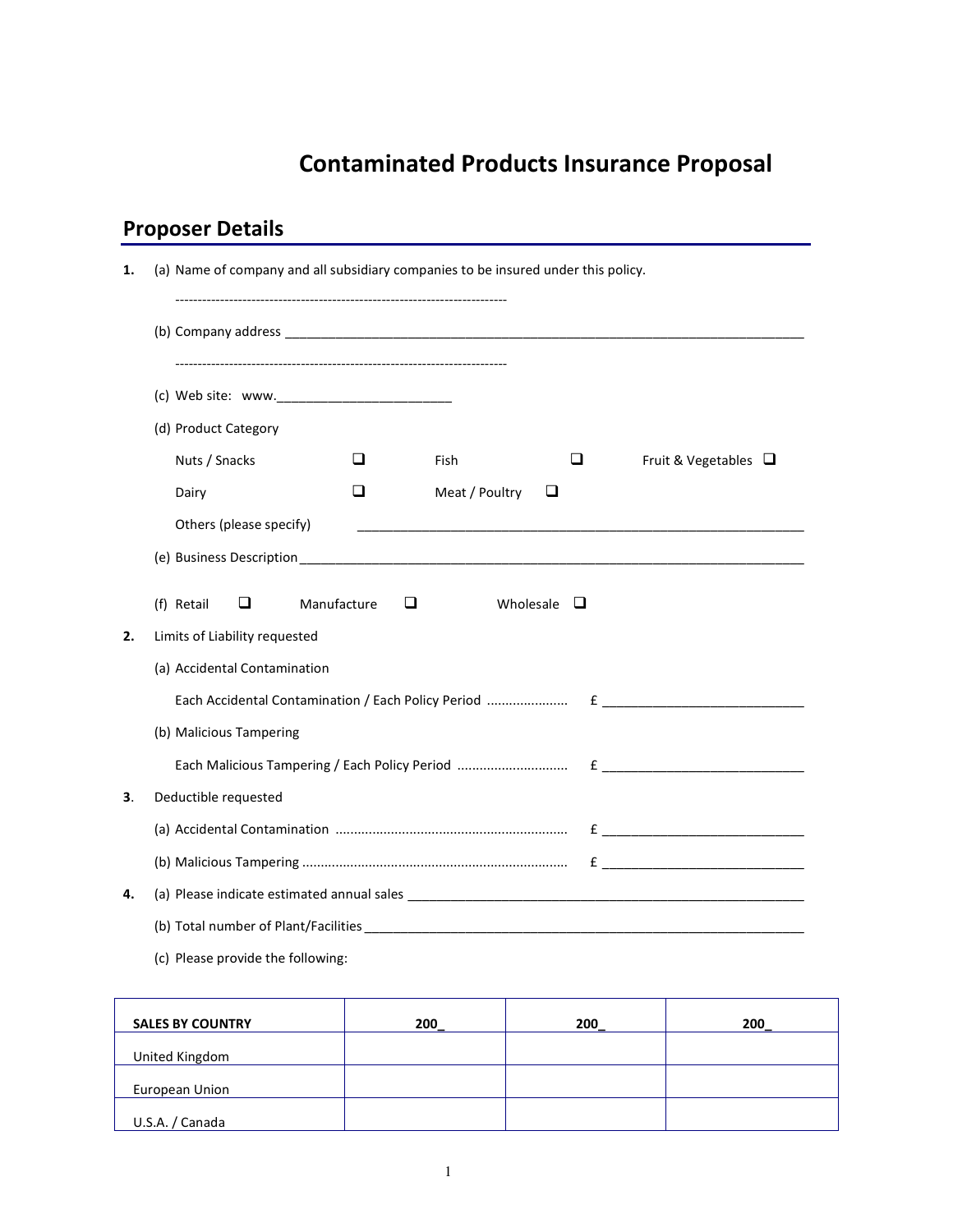| (d) | If any Sales are registered in the European Union and Rest of World, please indicate in which states:                                        |
|-----|----------------------------------------------------------------------------------------------------------------------------------------------|
|     |                                                                                                                                              |
| 5.  | List Company's products sold as part of or under another company's label or<br>brand name.                                                   |
| 6.  | Please indicate any new products that have commenced production or have entered the public stream of<br>commerce, within the last 12 months. |
|     |                                                                                                                                              |

8. Please provide the following information for the top 3 products:

| <b>Product Name</b>                        |  |  |
|--------------------------------------------|--|--|
| Product Type                               |  |  |
| Is it a Finished Product?                  |  |  |
| Is it an Ingredient of another<br>Product? |  |  |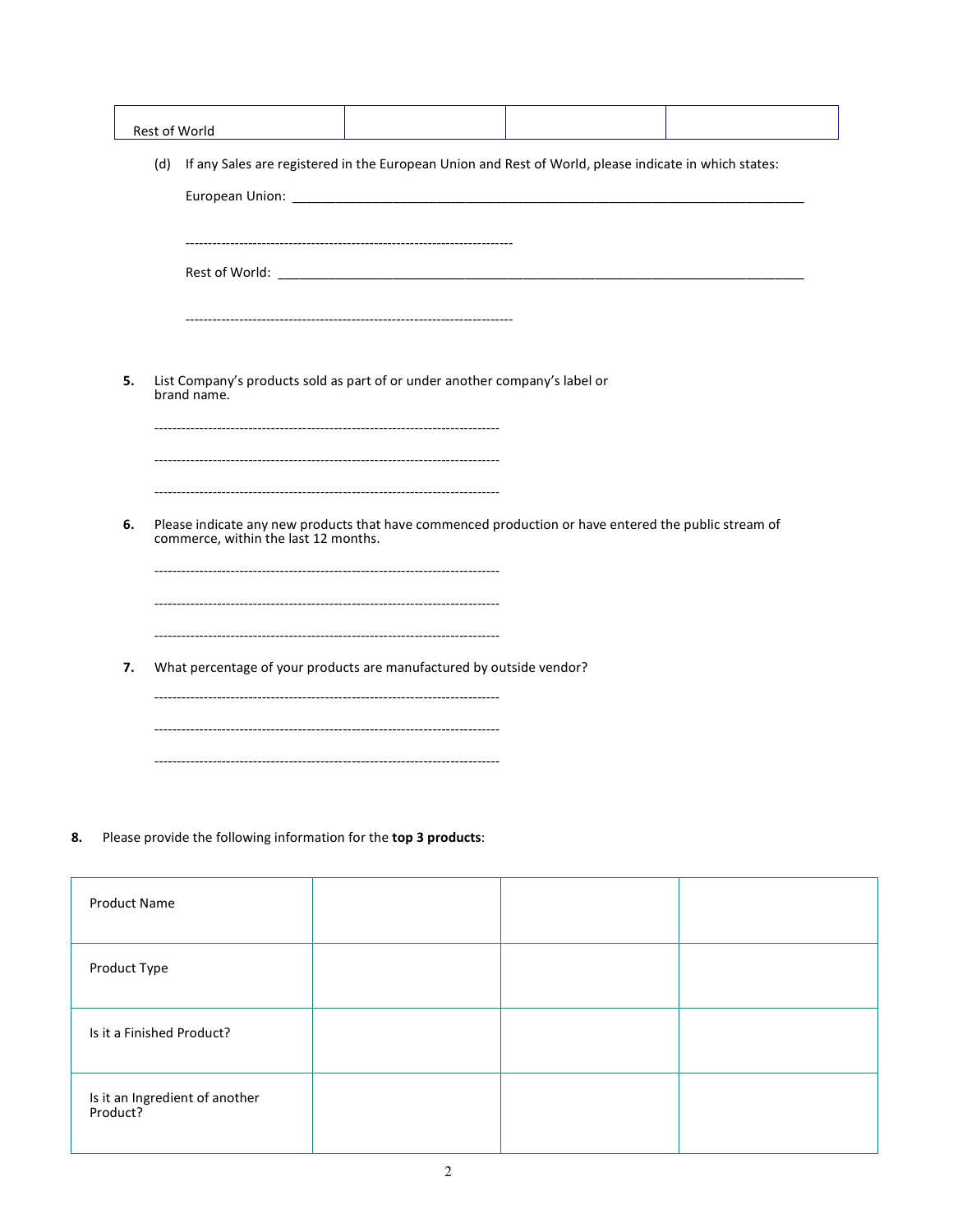| Shelf Life (weeks or months)              |  |  |
|-------------------------------------------|--|--|
| Packaging Type (please specify)           |  |  |
|                                           |  |  |
| Annual Turnover (£)                       |  |  |
| Daily Production (£)                      |  |  |
| Daily Production (Units)                  |  |  |
| Plant Locations where product<br>produced |  |  |
|                                           |  |  |
| Number of Production Lines                |  |  |
| Country Sold                              |  |  |
|                                           |  |  |
|                                           |  |  |
|                                           |  |  |
|                                           |  |  |
|                                           |  |  |
| Largest Batch Size or Value               |  |  |
| Average Batch Size or Value               |  |  |

**9.** Does the Company agree to indemnify or hold harmless any suppliers of components or raw materials?<br>  $\Box$  Yes  $\Box$  No

\_\_\_\_\_\_\_\_\_\_\_\_\_\_\_\_\_\_\_\_\_\_\_\_\_\_\_\_\_\_\_\_\_\_\_\_\_\_\_\_\_\_\_\_\_\_\_\_\_\_\_\_\_\_\_\_\_\_\_\_\_\_\_\_\_\_\_\_\_\_\_\_\_\_\_\_\_\_\_\_\_\_\_\_\_\_\_\_

\_\_\_\_\_\_\_\_\_\_\_\_\_\_\_\_\_\_\_\_\_\_\_\_\_\_\_\_\_\_\_\_\_\_\_\_\_\_\_\_\_\_\_\_\_\_\_\_\_\_\_\_\_\_\_\_\_\_\_\_\_\_\_\_\_\_\_\_\_\_\_\_\_\_\_\_\_\_\_\_\_\_\_\_\_\_\_\_

If "yes", please provide details. \_\_\_\_\_\_\_\_\_\_\_\_\_\_\_\_\_\_\_\_\_\_\_\_\_\_\_\_\_\_\_\_\_\_\_\_\_\_\_\_\_\_\_\_\_\_\_\_\_\_\_\_\_\_\_\_\_\_\_\_\_\_\_\_

10. (a) Total number of company employees\_\_\_\_\_\_\_\_\_\_\_\_\_\_\_\_\_\_\_\_\_\_\_\_\_\_\_\_\_\_\_\_\_\_\_\_\_\_\_\_\_\_\_\_\_\_\_\_\_

(b) List below any strikes, riots, work-stoppages, plant closings in the last three (3) years

11. (a) Has the Company ever been a direct target of political, racial, environmental, or other extremist or special interest groups? interest groups?

\_\_\_\_\_\_\_\_\_\_\_\_\_\_\_\_\_\_\_\_\_\_ \_\_\_\_\_\_\_\_\_\_\_\_\_\_\_\_\_\_\_\_\_\_\_\_\_\_\_\_\_\_\_\_\_\_\_\_\_\_\_\_\_\_\_\_\_\_\_\_\_\_\_\_\_\_\_\_\_\_\_\_\_\_\_\_\_\_\_

 $\mathcal{L}_\text{max}$  , and the set of the set of the set of the set of the set of the set of the set of the set of the set of the set of the set of the set of the set of the set of the set of the set of the set of the set of the

 $\mathcal{L}_\text{max}$  , and the contribution of the contribution of the contribution of the contribution of the contribution of the contribution of the contribution of the contribution of the contribution of the contribution of t

If "yes", please provide details \_\_\_\_\_\_\_\_\_\_\_\_\_\_\_\_\_\_\_\_\_\_\_\_\_\_\_\_\_\_\_\_\_\_\_\_\_\_\_\_\_\_\_\_\_\_\_\_\_\_\_\_\_\_\_\_\_\_\_\_\_\_\_\_\_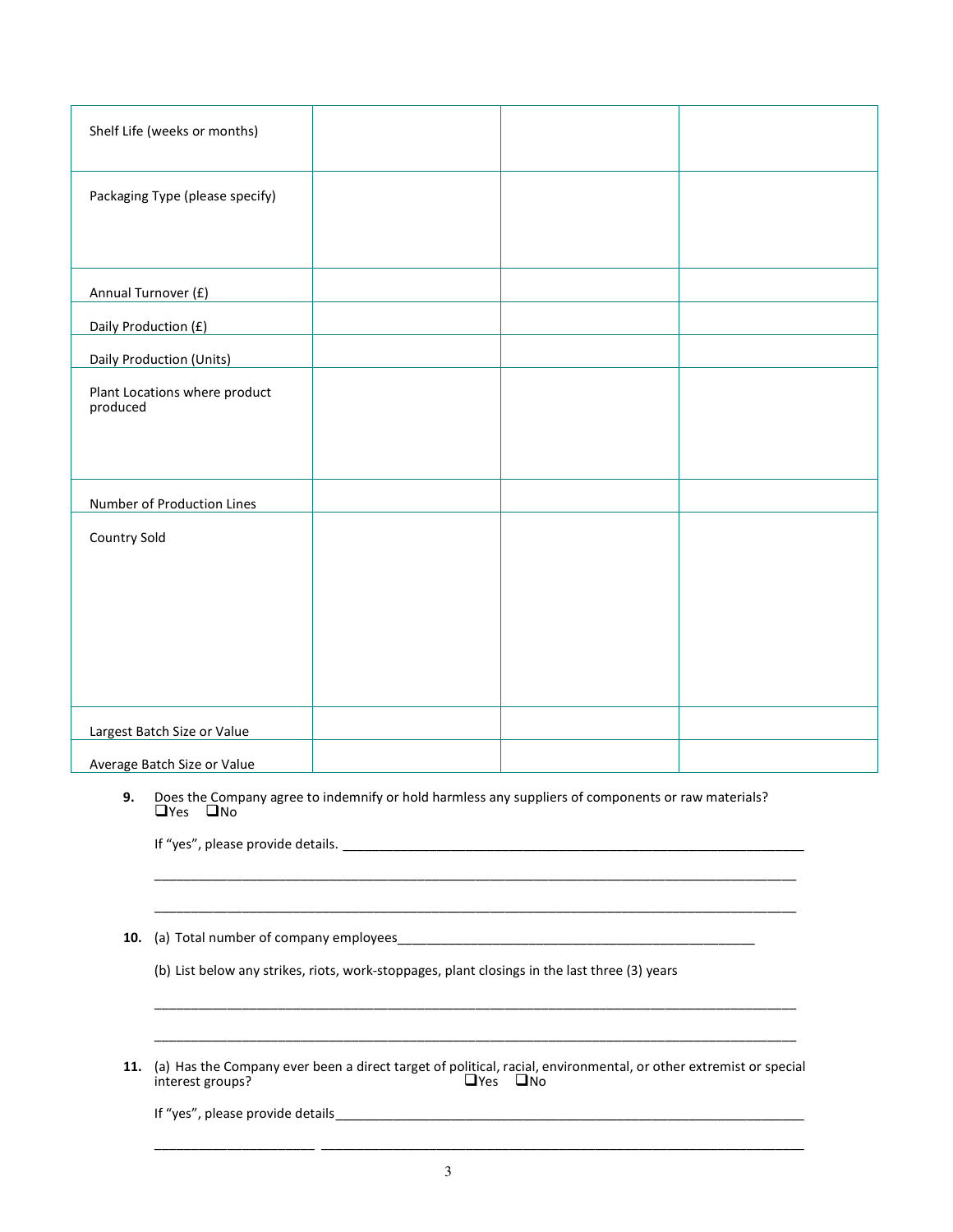|     | $\sqcup$ Yes<br><b>LI</b> No<br>(b) Does the Company use or pay for animal testing of products? |                                                                                                                                                                                                      |              |              |  |  |  |  |  |
|-----|-------------------------------------------------------------------------------------------------|------------------------------------------------------------------------------------------------------------------------------------------------------------------------------------------------------|--------------|--------------|--|--|--|--|--|
|     |                                                                                                 | (c) Does the Company import/export with volatile countries (e.g. Israel) or undertake other activities which<br>might make it a target of extremist or special interest groups? $\Box$ Yes $\Box$ No |              |              |  |  |  |  |  |
|     |                                                                                                 |                                                                                                                                                                                                      |              |              |  |  |  |  |  |
|     |                                                                                                 | Safety, HACCP & Quality                                                                                                                                                                              |              |              |  |  |  |  |  |
| 12. |                                                                                                 | (a) Do you have a written, in-force Quality Assurance Plan?<br>(Please attach a copy of the most recent plan)                                                                                        | $\sqcup$ Yes | <b>UNo</b>   |  |  |  |  |  |
|     |                                                                                                 | (b) Does it incorporate HACCP for all products?                                                                                                                                                      | $\Box$ Yes   | $\Box$ No    |  |  |  |  |  |
|     |                                                                                                 |                                                                                                                                                                                                      |              |              |  |  |  |  |  |
|     |                                                                                                 | (Please attach copy of HACCP flow chart)                                                                                                                                                             |              |              |  |  |  |  |  |
|     | (c) Does the plan incorporate all seven principles of HACCP? $\Box$ Yes $\Box$ No               |                                                                                                                                                                                                      |              |              |  |  |  |  |  |
|     |                                                                                                 | (d) When was date of last Governmental Food Safety Organisation inspection?                                                                                                                          |              |              |  |  |  |  |  |
|     | (Please attach copy of the inspection report, if applicable.)                                   |                                                                                                                                                                                                      |              |              |  |  |  |  |  |
|     |                                                                                                 | (e) Do you work with known allergens?<br>$\sqcup$ Yes<br>∟No                                                                                                                                         |              |              |  |  |  |  |  |
|     |                                                                                                 |                                                                                                                                                                                                      |              |              |  |  |  |  |  |
| 13. |                                                                                                 | (a) Is there a Quality Assurance Department?<br>$\Box$ Yes $\Box$ No                                                                                                                                 |              |              |  |  |  |  |  |
|     |                                                                                                 | (b) Who is responsible for overseeing and implementing HACCP procedures?                                                                                                                             |              |              |  |  |  |  |  |
|     |                                                                                                 | (c) Is this person dedicated full time to such work?                                                                                                                                                 | $\Box$ Yes   | $\square$ No |  |  |  |  |  |
|     |                                                                                                 |                                                                                                                                                                                                      |              |              |  |  |  |  |  |
|     |                                                                                                 |                                                                                                                                                                                                      |              |              |  |  |  |  |  |
| 14. |                                                                                                 | Are Food Safety Audits performed by an accredited third party?<br>$\Box$ Yes<br>$\square$ No<br>(a) Please select by which of the following?                                                         |              |              |  |  |  |  |  |

\_\_\_\_\_\_\_\_\_\_\_\_\_\_\_\_\_\_\_\_\_\_\_\_\_\_\_\_\_\_\_\_\_\_\_\_\_\_\_\_\_\_\_\_\_\_\_\_\_\_\_\_\_\_\_\_\_\_\_\_\_\_\_\_\_\_\_\_\_\_\_\_\_\_\_\_\_\_\_\_\_\_\_\_\_\_\_\_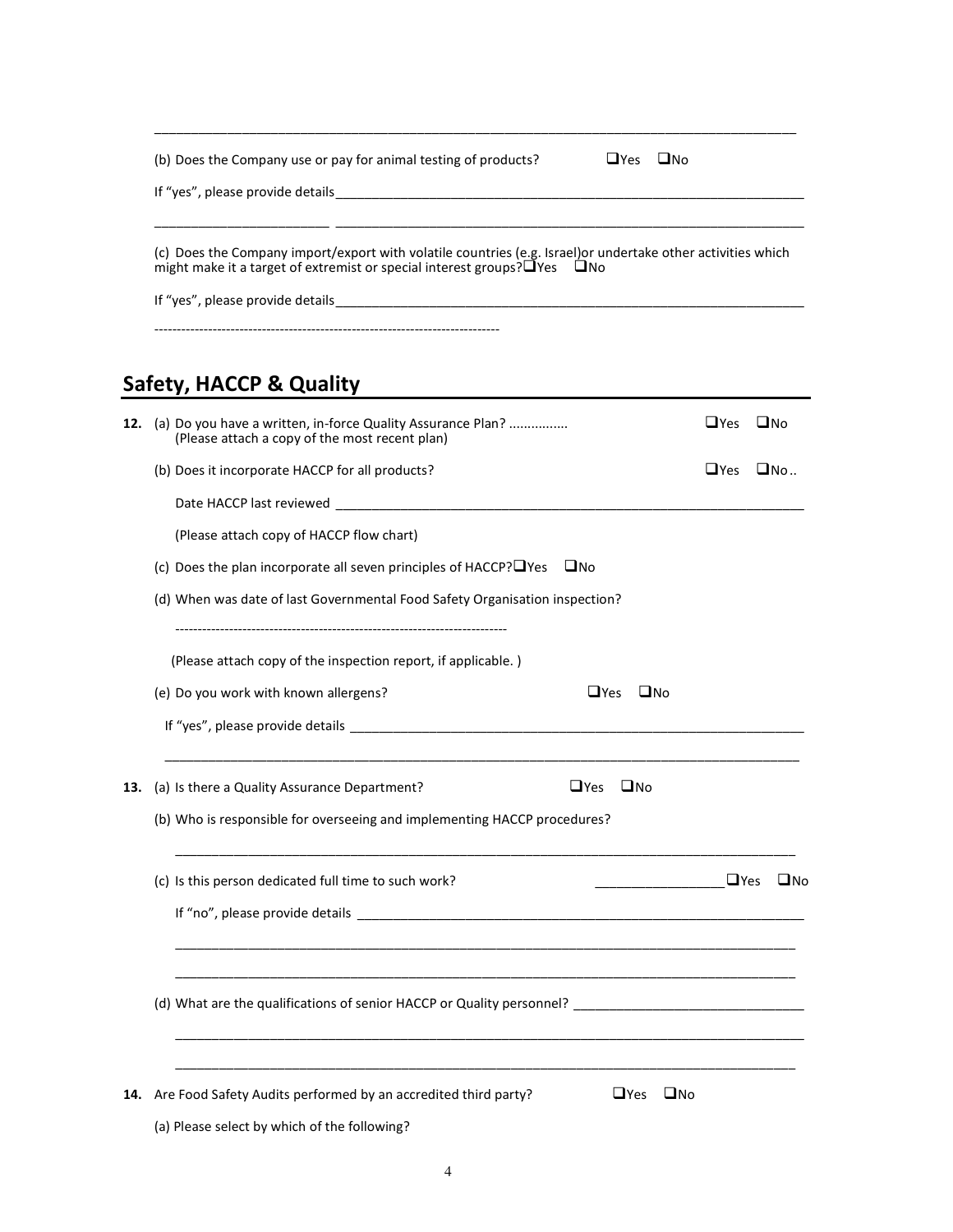| British Retail Consortium Global Food Standard                                                              | $\Box$ Yes $\Box$ No                                                                                |
|-------------------------------------------------------------------------------------------------------------|-----------------------------------------------------------------------------------------------------|
| International Food Standard                                                                                 | $\Box$ Yes $\Box$ No                                                                                |
| <b>EFSIS</b>                                                                                                | $\Box$ Yes $\Box$ No                                                                                |
|                                                                                                             |                                                                                                     |
| (c) Is this carried out at all your sites?                                                                  | $\Box$ Yes<br>⊟No                                                                                   |
| (d) Give details of any major recommendations made that have not been implemented                           |                                                                                                     |
|                                                                                                             |                                                                                                     |
| 15. Do you require your <b>suppliers</b> to abide by HACCP standards?                                       | $\Box$ Yes $\Box$ No                                                                                |
|                                                                                                             |                                                                                                     |
|                                                                                                             |                                                                                                     |
| (b) What steps are taken to assess the quality and safety standards adhered to by your suppliers? (Supplier | Audits, Application, questionnaire, references, health inspection reports etc.) [100]               |
|                                                                                                             | (c) Who (what position) decides whether a supplier is approved? ___________________________________ |
|                                                                                                             |                                                                                                     |

16. Relating to your Product Testing, please tick the applicable boxes

|     | <b>Product Test Type</b>                        | <b>Raw Materials</b>                                     | In-Line | <b>End of Line</b> |              |
|-----|-------------------------------------------------|----------------------------------------------------------|---------|--------------------|--------------|
|     | Microbiological                                 |                                                          |         |                    |              |
|     | X-ray                                           |                                                          |         |                    |              |
|     | <b>Metal Detectors</b>                          |                                                          |         |                    |              |
|     | Physical                                        |                                                          |         |                    |              |
|     | <b>Chemical</b>                                 |                                                          |         |                    |              |
| 17. | (a) Do you have an in-house testing laboratory? |                                                          |         | $\Box$ Yes         | $\square$ No |
|     |                                                 | (b) If not, do you retain an outside testing laboratory? |         | $\Box$ Yes         | $\square$ No |
|     | If "yes" please state:                          |                                                          |         |                    |              |
|     | Name of laboratory                              |                                                          |         |                    |              |
|     |                                                 |                                                          |         |                    |              |

Where it is \_\_\_\_\_\_\_\_\_\_\_\_\_\_\_\_\_\_\_\_\_\_\_\_\_\_\_\_\_\_\_\_\_\_\_\_\_\_\_\_\_\_\_\_\_\_\_\_\_\_\_\_\_\_\_\_\_\_\_\_\_\_\_\_\_\_\_\_\_\_\_\_\_\_\_\_\_\_

Is it open 24 hours?  $\Box$  Yes  $\Box$  No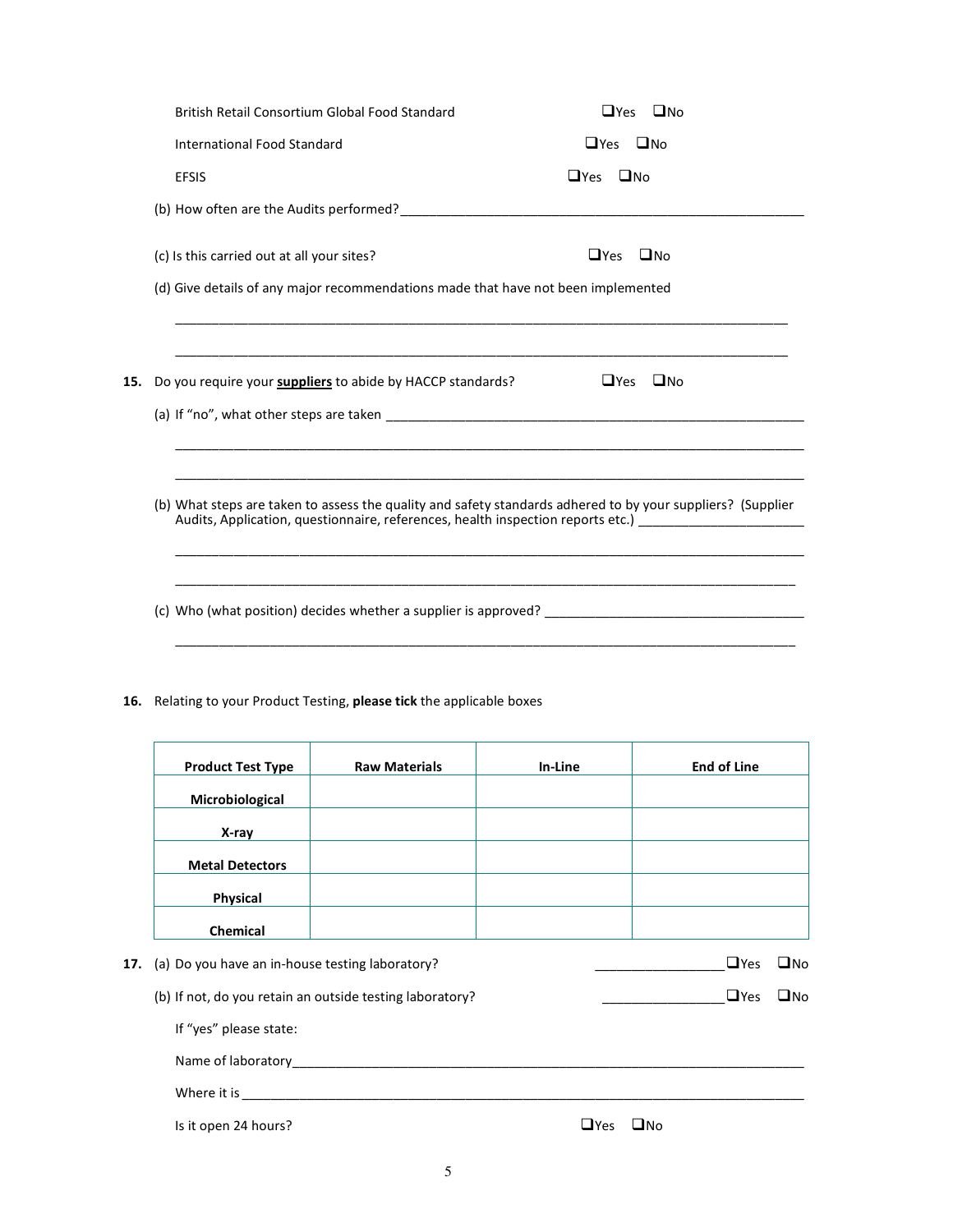|     | Are they accredited to ISO EN 17025:                 |                                                                          | $\Box$ Yes<br>$\square$ No                                                                                     |  |
|-----|------------------------------------------------------|--------------------------------------------------------------------------|----------------------------------------------------------------------------------------------------------------|--|
|     | (c) Is there a hold period before shipping?          |                                                                          | $\Box$ Yes<br>$\square$ No                                                                                     |  |
|     |                                                      | (d) Is there a "positive release" procedure?                             | $\Box$ Yes<br>$\square$ No                                                                                     |  |
|     |                                                      | (e) Is there an incoming quarantine process?                             | $\Box$ Yes<br>$\square$ No                                                                                     |  |
|     |                                                      | (f) Are certificates of product conformance from the suppliers received? | $\Box$ Yes $\Box$ No                                                                                           |  |
| 18. | Are all your product labels inspected?               |                                                                          | $\Box$ Yes $\Box$ No                                                                                           |  |
|     |                                                      |                                                                          |                                                                                                                |  |
|     |                                                      | 19. Do you collect and monitor customer complaints?                      | $\Box$ Yes<br>$\square$ No                                                                                     |  |
|     | How do you collect complaints?                       |                                                                          |                                                                                                                |  |
|     | $\Box$ Internet site                                 | <b>OFree Phone Number</b>                                                | Electronic (i.e. database)                                                                                     |  |
|     | <b>Q</b> Other                                       |                                                                          |                                                                                                                |  |
| 20. | <b>Recall Preparedness</b><br>Do you currently have: |                                                                          |                                                                                                                |  |
|     | (a) Recall Plans                                     |                                                                          | $\Box$ Yes<br>$\square$ No                                                                                     |  |
|     |                                                      |                                                                          |                                                                                                                |  |
|     |                                                      |                                                                          | $\Box$ Yes $\Box$ No                                                                                           |  |
|     |                                                      |                                                                          |                                                                                                                |  |
|     | (b) Are Recall simulations conducted?                |                                                                          |                                                                                                                |  |
|     |                                                      |                                                                          | $\square$ No<br>$\Box$ Yes                                                                                     |  |
|     | (c) Crisis Plans                                     |                                                                          |                                                                                                                |  |
|     | (d) Is a batch coding system utilized?               |                                                                          | $\Box$ Yes<br>$\square$ No                                                                                     |  |
|     |                                                      |                                                                          | If "yes", please provide details (recorded by location, date, shift, etc.) ___________________________________ |  |
|     |                                                      | (e) Do you keep records of your shipments?                               | $\Box$ Yes<br>$\square$ No                                                                                     |  |
|     |                                                      |                                                                          | (f) Who can initiate a major product recall?<br>$\frac{1}{2}$ who can initiate a major product recall?         |  |

 $\mathcal{L}_\mathcal{L} = \{ \mathcal{L}_\mathcal{L} = \{ \mathcal{L}_\mathcal{L} = \{ \mathcal{L}_\mathcal{L} = \{ \mathcal{L}_\mathcal{L} = \{ \mathcal{L}_\mathcal{L} = \{ \mathcal{L}_\mathcal{L} = \{ \mathcal{L}_\mathcal{L} = \{ \mathcal{L}_\mathcal{L} = \{ \mathcal{L}_\mathcal{L} = \{ \mathcal{L}_\mathcal{L} = \{ \mathcal{L}_\mathcal{L} = \{ \mathcal{L}_\mathcal{L} = \{ \mathcal{L}_\mathcal{L} = \{ \mathcal{L}_\mathcal{$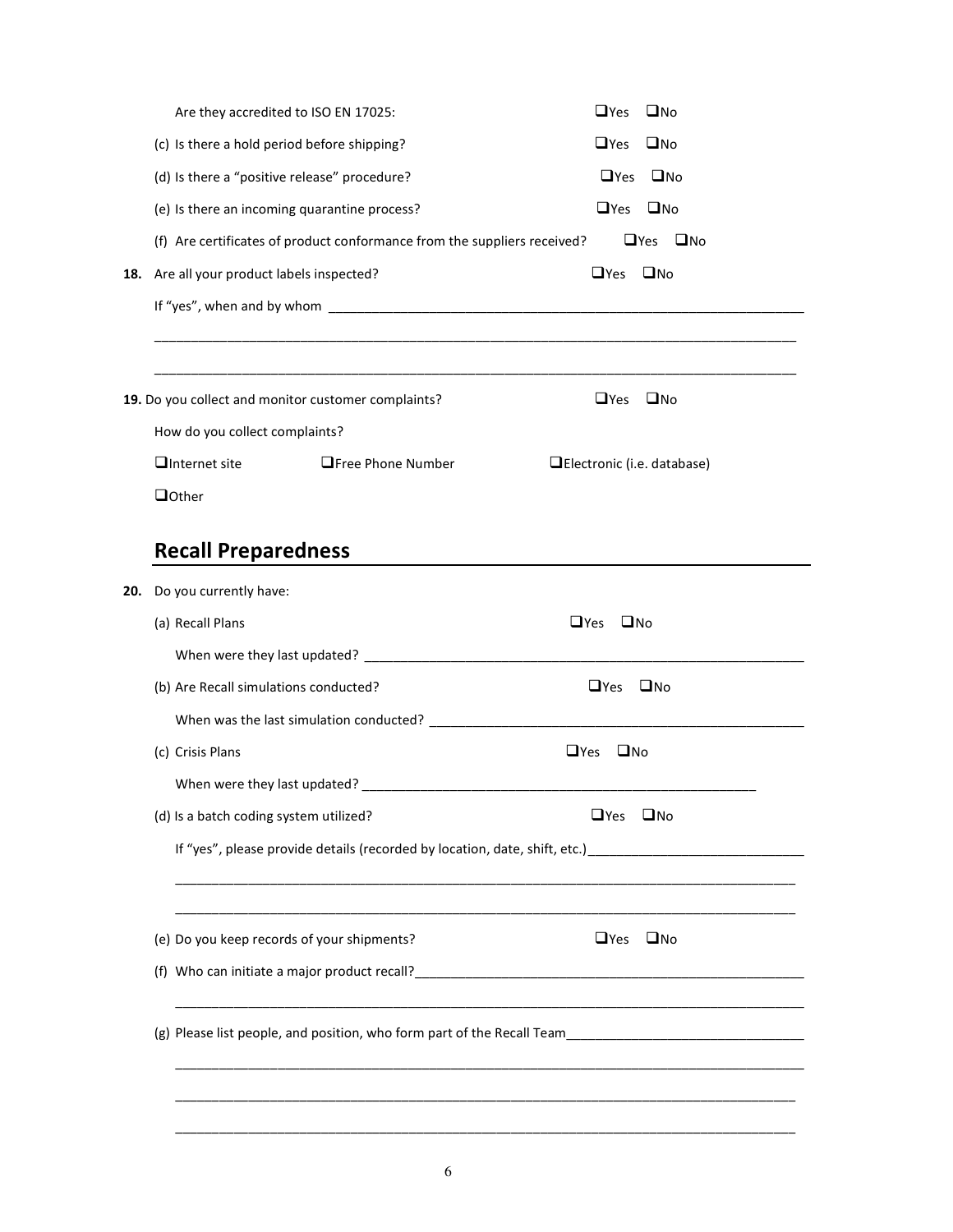| 21. | Estimate the costs for the following:                                                                                                                                |  |  |  |
|-----|----------------------------------------------------------------------------------------------------------------------------------------------------------------------|--|--|--|
|     |                                                                                                                                                                      |  |  |  |
|     |                                                                                                                                                                      |  |  |  |
|     |                                                                                                                                                                      |  |  |  |
|     | <b>Loss Information</b>                                                                                                                                              |  |  |  |
| 22. | Has the company's products or any of its premises ever been the subject of comment or complaint by any<br>$\Box$ Yes $\Box$ No<br>governmental agency or department? |  |  |  |
|     | If "yes", please complete the following:                                                                                                                             |  |  |  |
|     |                                                                                                                                                                      |  |  |  |
|     |                                                                                                                                                                      |  |  |  |
|     |                                                                                                                                                                      |  |  |  |
|     |                                                                                                                                                                      |  |  |  |
| 23. | Claims history of the Company                                                                                                                                        |  |  |  |
|     | (a) Products recalled due to an accidental contamination and/or malicious product tampering in the last ten<br>$(10)$ years.                                         |  |  |  |
|     |                                                                                                                                                                      |  |  |  |
|     |                                                                                                                                                                      |  |  |  |
|     |                                                                                                                                                                      |  |  |  |
|     |                                                                                                                                                                      |  |  |  |
|     |                                                                                                                                                                      |  |  |  |
|     | Were any contracts lost/discontinued as a result?<br>(Continue on separate sheet if necessary)                                                                       |  |  |  |
|     | 24. Does the Company know of any actual, threatened or suspected product tampering involving any of the<br>company's products during the last twelve months          |  |  |  |
|     | $\Box$ Yes $\Box$ No                                                                                                                                                 |  |  |  |
|     |                                                                                                                                                                      |  |  |  |

 $\mathcal{L}_\mathcal{L} = \{ \mathcal{L}_\mathcal{L} = \{ \mathcal{L}_\mathcal{L} = \{ \mathcal{L}_\mathcal{L} = \{ \mathcal{L}_\mathcal{L} = \{ \mathcal{L}_\mathcal{L} = \{ \mathcal{L}_\mathcal{L} = \{ \mathcal{L}_\mathcal{L} = \{ \mathcal{L}_\mathcal{L} = \{ \mathcal{L}_\mathcal{L} = \{ \mathcal{L}_\mathcal{L} = \{ \mathcal{L}_\mathcal{L} = \{ \mathcal{L}_\mathcal{L} = \{ \mathcal{L}_\mathcal{L} = \{ \mathcal{L}_\mathcal{$ 

25. Does the company, its directors and officers or any other person known to the Insured have knowledge or information of any specific fact which may reasonably give rise to a claim under the proposed policy? <br>□ Yes □ No

Ī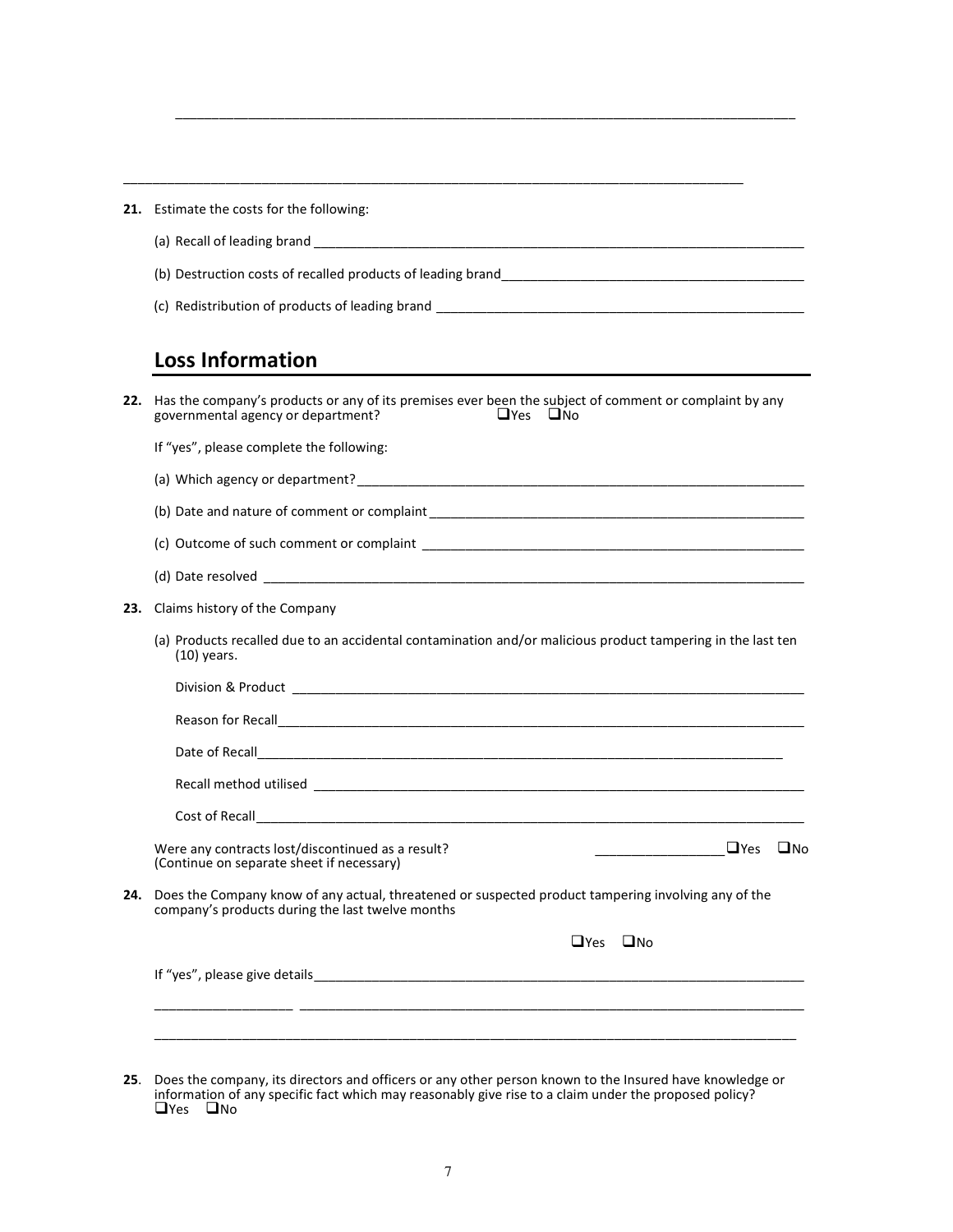If "yes", please give details

26. Person to be contacted by Insurer approved Consultants for pre-incident services?

| Additional Details: (compulsory)                                                                                                                                                               |  |  |  |  |  |
|------------------------------------------------------------------------------------------------------------------------------------------------------------------------------------------------|--|--|--|--|--|
| <b>Nationality:</b><br>Indian<br>Non-Indian                                                                                                                                                    |  |  |  |  |  |
| If Non-Indian, please specify Country:                                                                                                                                                         |  |  |  |  |  |
|                                                                                                                                                                                                |  |  |  |  |  |
| <b>Type of Organization</b>                                                                                                                                                                    |  |  |  |  |  |
| Governments   Non Governmental Organizations  <br>Society $\Box$<br>Corporations $\Box$<br>International Organization $\Box$ Trust $\Box$<br>Cooperatives<br>Partnership<br>Section 25 Company |  |  |  |  |  |
|                                                                                                                                                                                                |  |  |  |  |  |
| Other Information (Compulsory)                                                                                                                                                                 |  |  |  |  |  |
| PAN CARD Number (10 Digit Number)<br>1.                                                                                                                                                        |  |  |  |  |  |
| Sources of funds:<br>2.                                                                                                                                                                        |  |  |  |  |  |
| <b>Business</b><br>Investments<br>Other (Please<br>Salary<br>Specify)                                                                                                                          |  |  |  |  |  |
|                                                                                                                                                                                                |  |  |  |  |  |
|                                                                                                                                                                                                |  |  |  |  |  |

\_\_\_\_\_\_\_\_\_\_\_\_\_\_\_\_\_\_ \_\_\_\_\_\_\_\_\_\_\_\_\_\_\_\_\_\_\_\_\_\_\_\_\_\_\_\_\_\_\_\_\_\_\_\_\_\_\_\_\_\_\_\_\_\_\_\_\_\_\_\_\_\_\_\_\_\_\_\_\_\_\_\_\_\_\_\_\_\_\_

\_\_\_\_\_\_\_\_\_\_\_\_\_\_\_\_\_\_\_\_\_\_\_\_\_\_\_\_\_\_\_\_\_\_\_\_\_\_\_\_\_\_\_\_\_\_\_\_\_\_\_\_\_\_\_\_\_\_\_\_\_\_\_\_\_\_\_\_\_\_\_\_\_\_\_\_\_\_\_\_\_\_\_\_\_\_\_\_

SIGNING THIS PROPOSAL DOES NOT BIND THE PROPOSER TO COMPLETE THIS INSURANCE.

## Declaration

I declare that the statements and particulars in this proposal are true and that no material facts have been mis-stated or suppressed after enquiry. I agree that this proposal, together with any other information supplied shall form the basis of any contract of insurance effected thereon. I undertake to inform the Insurers of any material alteration to those facts occurring before completion of the contract of insurance.